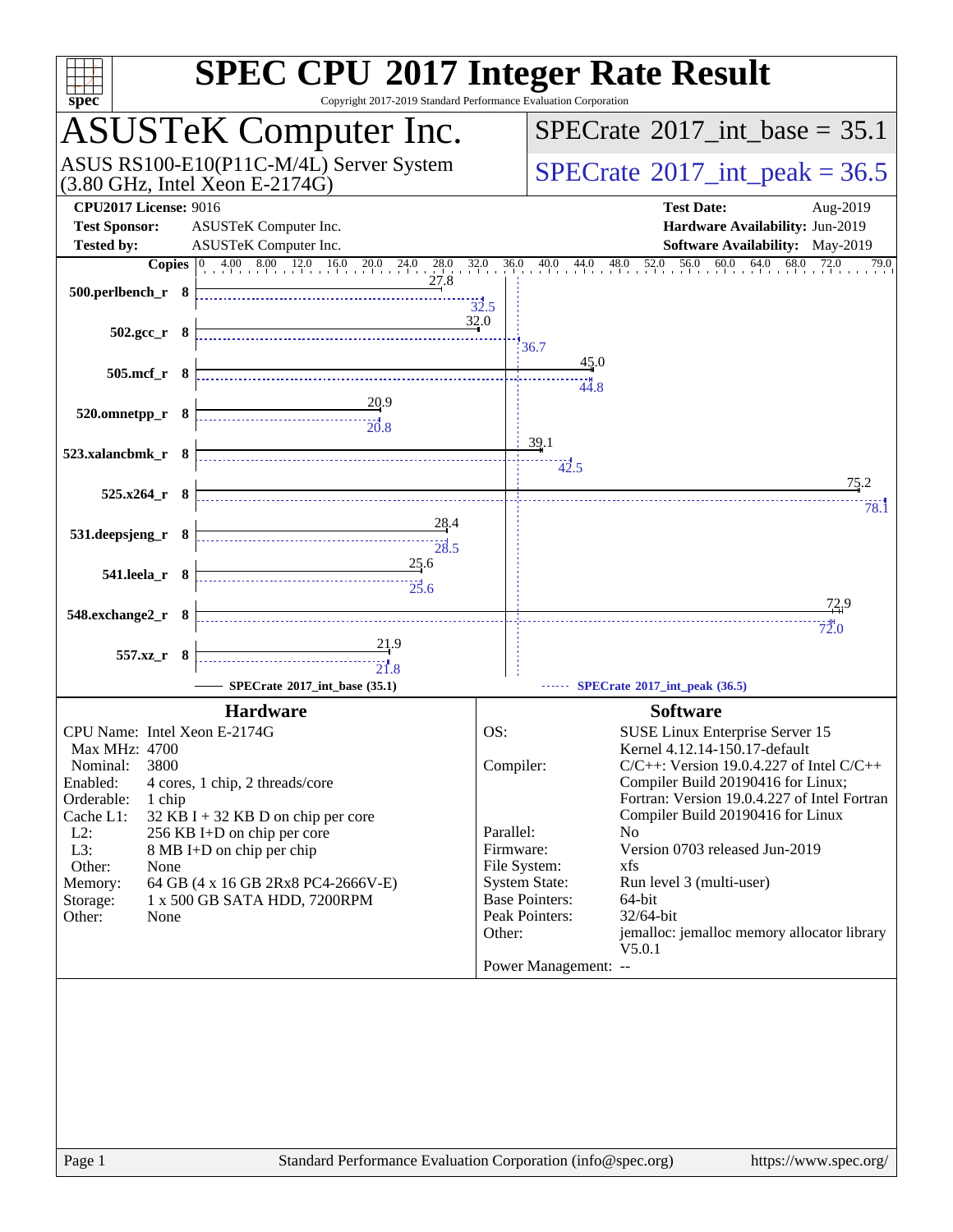

Copyright 2017-2019 Standard Performance Evaluation Corporation

## ASUSTeK Computer Inc.

 $(3.80 \text{ GHz}, \text{Intel Xeon E-2174G})$ ASUS RS100-E10(P11C-M/4L) Server System [SPECrate](http://www.spec.org/auto/cpu2017/Docs/result-fields.html#SPECrate2017intpeak)®2017 int\_peak = 36.5

[SPECrate](http://www.spec.org/auto/cpu2017/Docs/result-fields.html#SPECrate2017intbase)®2017 int\_base =  $35.1$ 

**[Test Sponsor:](http://www.spec.org/auto/cpu2017/Docs/result-fields.html#TestSponsor)** ASUSTeK Computer Inc. **[Hardware Availability:](http://www.spec.org/auto/cpu2017/Docs/result-fields.html#HardwareAvailability)** Jun-2019

**[CPU2017 License:](http://www.spec.org/auto/cpu2017/Docs/result-fields.html#CPU2017License)** 9016 **[Test Date:](http://www.spec.org/auto/cpu2017/Docs/result-fields.html#TestDate)** Aug-2019 **[Tested by:](http://www.spec.org/auto/cpu2017/Docs/result-fields.html#Testedby)** ASUSTeK Computer Inc. **[Software Availability:](http://www.spec.org/auto/cpu2017/Docs/result-fields.html#SoftwareAvailability)** May-2019

### **[Results Table](http://www.spec.org/auto/cpu2017/Docs/result-fields.html#ResultsTable)**

|                                           | <b>Base</b>   |                |               |                |       | <b>Peak</b>    |       |               |                |              |                |              |                |              |
|-------------------------------------------|---------------|----------------|---------------|----------------|-------|----------------|-------|---------------|----------------|--------------|----------------|--------------|----------------|--------------|
| <b>Benchmark</b>                          | <b>Copies</b> | <b>Seconds</b> | Ratio         | <b>Seconds</b> | Ratio | <b>Seconds</b> | Ratio | <b>Copies</b> | <b>Seconds</b> | <b>Ratio</b> | <b>Seconds</b> | <b>Ratio</b> | <b>Seconds</b> | <b>Ratio</b> |
| $500.$ perlbench_r                        | 8             | 458            | 27.8          | 458            | 27.8  | 457            | 27.9  | 8             | 391            | 32.5         | 392            | 32.5         | 391            | 32.5         |
| $502.\text{gcc}$ _r                       | 8             | 353            | 32.1          | 354            | 32.0  | 354            | 32.0  | 8             | 310            | 36.5         | 309            | 36.7         | 309            | 36.7         |
| $505$ .mcf r                              | 8             | 287            | 45.1          | 289            | 44.8  | 287            | 45.0  | 8             | 288            | 44.8         | 290            | 44.6         | 288            | 44.9         |
| 520.omnetpp_r                             | 8             | 503            | 20.9          | 504            | 20.8  | 501            | 20.9  | 8             | 505            | 20.8         | 504            | 20.8         | 506            | 20.8         |
| 523.xalanchmk r                           | 8             | 217            | 39.0          | 215            | 39.3  | 216            | 39.1  | 8             | 199            | 42.5         | 199            | 42.4         | 199            | 42.5         |
| 525.x264 r                                | 8             | 186            | 75.2          | 187            | 75.1  | 186            | 75.2  | 8             | 179            | 78.1         | 179            | 78.1         | 179            | 78.2         |
| 531.deepsjeng_r                           | 8             | 322            | 28.4          | 322            | 28.4  | 323            | 28.4  | 8             | 322            | 28.5         | 322            | 28.5         | 322            | 28.5         |
| 541.leela r                               | 8             | 519            | 25.6          | 517            | 25.6  | 519            | 25.5  | 8             | 518            | 25.6         | 518            | 25.6         | 518            | 25.6         |
| 548.exchange2_r                           | 8             | 286            | 73.2          | 290            | 72.2  | 288            | 72.9  | 8             | 290            | 72.4         | 291            | 71.9         | 291            | 72.0         |
| 557.xz r                                  | 8             | 394            | 21.9          | 396            | 21.8  | 394            | 21.9  | 8             | 396            | 21.8         | 398            | 21.7         | 395            | 21.9         |
| $SPECrate^{\circ}2017$ int base =         | 35.1          |                |               |                |       |                |       |               |                |              |                |              |                |              |
| $CDDC_{\text{max}}$ $4.00047$ $1.4$ $1.1$ |               |                | $\sim$ $\sim$ |                |       |                |       |               |                |              |                |              |                |              |

**[SPECrate](http://www.spec.org/auto/cpu2017/Docs/result-fields.html#SPECrate2017intpeak)[2017\\_int\\_peak =](http://www.spec.org/auto/cpu2017/Docs/result-fields.html#SPECrate2017intpeak) 36.5**

Results appear in the [order in which they were run](http://www.spec.org/auto/cpu2017/Docs/result-fields.html#RunOrder). Bold underlined text [indicates a median measurement](http://www.spec.org/auto/cpu2017/Docs/result-fields.html#Median).

### **[Submit Notes](http://www.spec.org/auto/cpu2017/Docs/result-fields.html#SubmitNotes)**

 The taskset mechanism was used to bind copies to processors. The config file option 'submit' was used to generate taskset commands to bind each copy to a specific processor. For details, please see the config file.

### **[Operating System Notes](http://www.spec.org/auto/cpu2017/Docs/result-fields.html#OperatingSystemNotes)**

Stack size set to unlimited using "ulimit -s unlimited"

### **[General Notes](http://www.spec.org/auto/cpu2017/Docs/result-fields.html#GeneralNotes)**

Environment variables set by runcpu before the start of the run: LD\_LIBRARY\_PATH = "/spec2017\_19u4/lib/intel64:/spec2017\_19u4/lib/ia32: /spec2017\_19u4/je5.0.1-32" Binaries compiled on a system with 1x Intel Core i9-799X CPU + 32GB RAM memory using Redhat Enterprise Linux 7.5 Transparent Huge Pages enabled by default Prior to runcpu invocation Filesystem page cache synced and cleared with: sync; echo 3> /proc/sys/vm/drop\_caches jemalloc: configured and built at default for 32bit (i686) and 64bit (x86\_64) targets; jemalloc: built with the RedHat Enterprise 7.4, and the system compiler gcc 4.8.5; jemalloc: sources available from jemalloc.net or <https://github.com/jemalloc/jemalloc/releases> Yes: The test sponsor attests, as of date of publication, that CVE-2017-5754 (Meltdown)

**(Continued on next page)**

| Page 2<br>Standard Performance Evaluation Corporation (info@spec.org) | https://www.spec.org/ |
|-----------------------------------------------------------------------|-----------------------|
|-----------------------------------------------------------------------|-----------------------|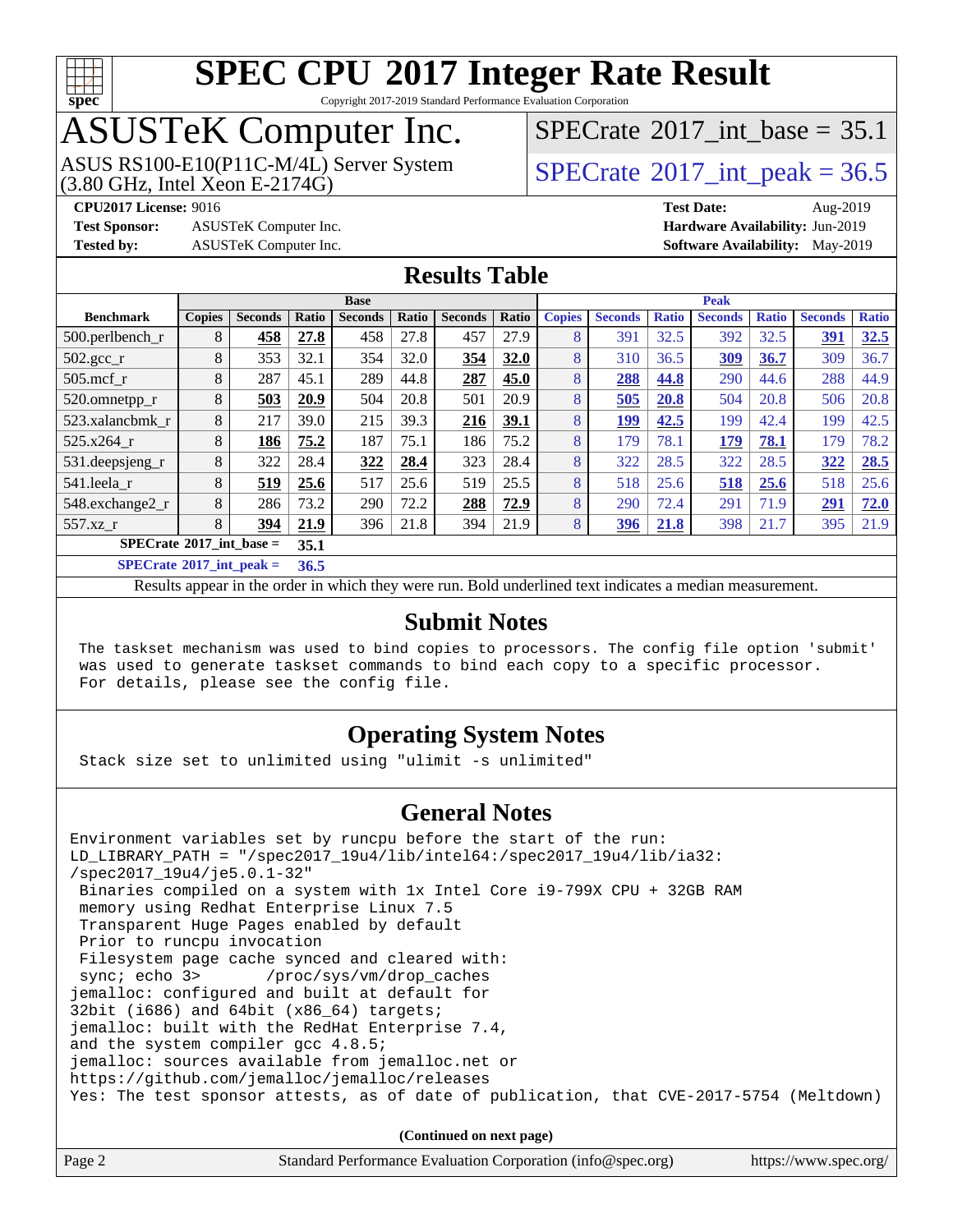

Copyright 2017-2019 Standard Performance Evaluation Corporation

### ASUSTeK Computer Inc.

ASUS RS100-E10(P11C-M/4L) Server System<br>(3.80 GHz, Intel Xeon E-2174G)

[SPECrate](http://www.spec.org/auto/cpu2017/Docs/result-fields.html#SPECrate2017intbase)®2017 int\_base =  $35.1$ 

 $SPECTate^{\circ}2017$  int peak = 36.5

**[Test Sponsor:](http://www.spec.org/auto/cpu2017/Docs/result-fields.html#TestSponsor)** ASUSTeK Computer Inc. **[Hardware Availability:](http://www.spec.org/auto/cpu2017/Docs/result-fields.html#HardwareAvailability)** Jun-2019 **[Tested by:](http://www.spec.org/auto/cpu2017/Docs/result-fields.html#Testedby)** ASUSTeK Computer Inc. **[Software Availability:](http://www.spec.org/auto/cpu2017/Docs/result-fields.html#SoftwareAvailability)** May-2019

**[CPU2017 License:](http://www.spec.org/auto/cpu2017/Docs/result-fields.html#CPU2017License)** 9016 **[Test Date:](http://www.spec.org/auto/cpu2017/Docs/result-fields.html#TestDate)** Aug-2019

#### **[General Notes \(Continued\)](http://www.spec.org/auto/cpu2017/Docs/result-fields.html#GeneralNotes)**

is mitigated in the system as tested and documented. Yes: The test sponsor attests, as of date of publication, that CVE-2017-5753 (Spectre variant 1) is mitigated in the system as tested and documented. Yes: The test sponsor attests, as of date of publication, that CVE-2017-5715 (Spectre variant 2) is mitigated in the system as tested and documented.

### **[Platform Notes](http://www.spec.org/auto/cpu2017/Docs/result-fields.html#PlatformNotes)**

Page 3 Standard Performance Evaluation Corporation [\(info@spec.org\)](mailto:info@spec.org) <https://www.spec.org/> BIOS Configuration: VT-d = Disabled AES = Disabled Hardware Prefetcher = Disabled Adjacent Cache Line Prefetch = Disabled Race to Halt (RTH) = Disabled Sysinfo program /spec2017\_19u4/bin/sysinfo Rev: r5974 of 2018-05-19 9bcde8f2999c33d61f64985e45859ea9 running on linux-ngvl Wed Aug 7 09:51:52 2019 SUT (System Under Test) info as seen by some common utilities. For more information on this section, see <https://www.spec.org/cpu2017/Docs/config.html#sysinfo> From /proc/cpuinfo model name : Intel(R) Xeon(R) E-2174G CPU @ 3.80GHz 1 "physical id"s (chips) 8 "processors" cores, siblings (Caution: counting these is hw and system dependent. The following excerpts from /proc/cpuinfo might not be reliable. Use with caution.) cpu cores : 4 siblings : 8 physical 0: cores 0 1 2 3 From lscpu: Architecture: x86\_64 CPU op-mode(s): 32-bit, 64-bit Byte Order: Little Endian  $CPU(s):$  8 On-line CPU(s) list: 0-7 Thread(s) per core: 2 Core(s) per socket: 4 Socket(s): 1 NUMA node(s): 1 Vendor ID: GenuineIntel CPU family: 6 Model: 158 Model name: Intel(R) Xeon(R) E-2174G CPU @ 3.80GHz **(Continued on next page)**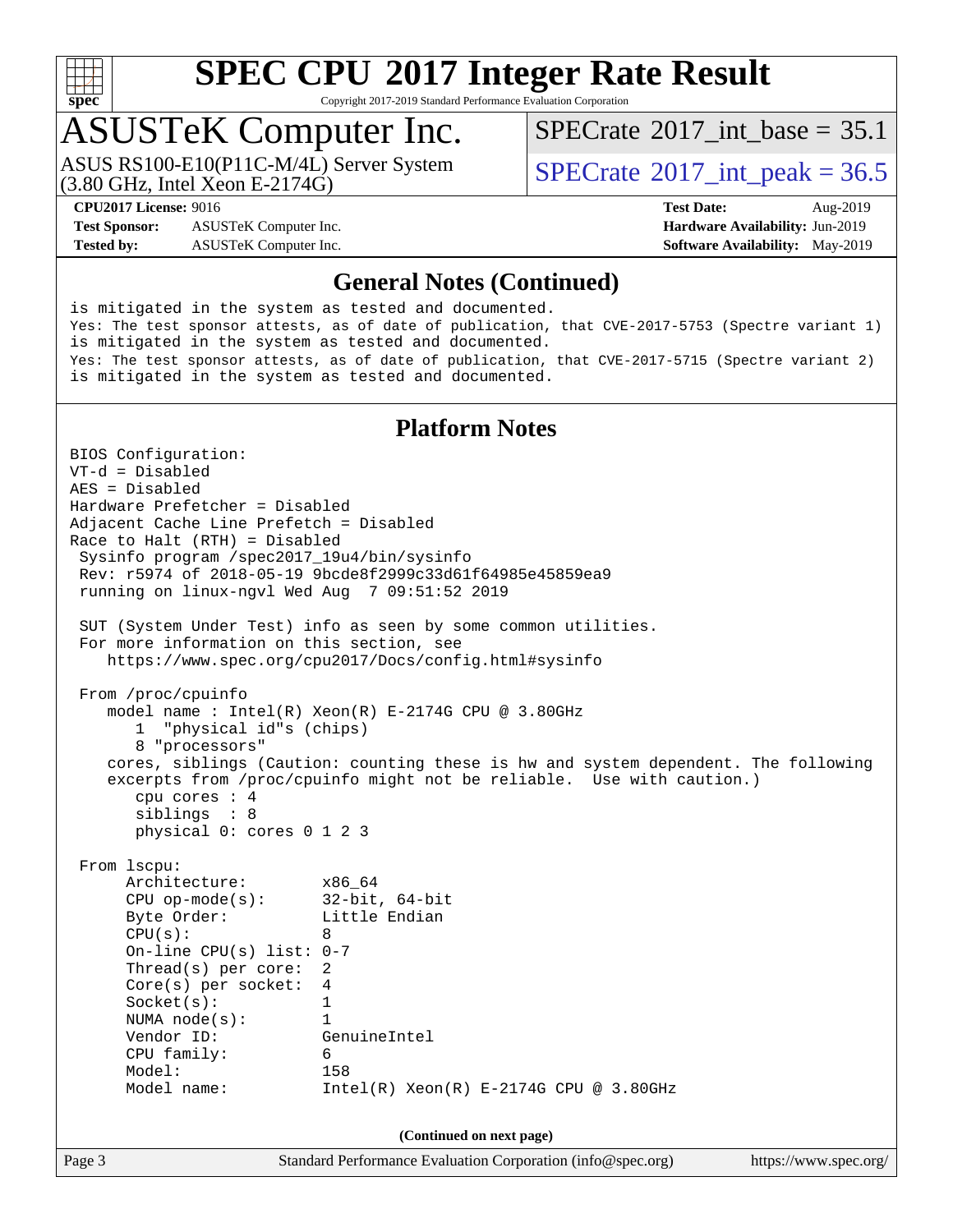

Copyright 2017-2019 Standard Performance Evaluation Corporation

## ASUSTeK Computer Inc.

(3.80 GHz, Intel Xeon E-2174G) ASUS RS100-E10(P11C-M/4L) Server System  $SPECrate^{\circ}2017$  $SPECrate^{\circ}2017$  int peak = 36.5

[SPECrate](http://www.spec.org/auto/cpu2017/Docs/result-fields.html#SPECrate2017intbase)®2017 int\_base =  $35.1$ 

**[Test Sponsor:](http://www.spec.org/auto/cpu2017/Docs/result-fields.html#TestSponsor)** ASUSTeK Computer Inc. **[Hardware Availability:](http://www.spec.org/auto/cpu2017/Docs/result-fields.html#HardwareAvailability)** Jun-2019 **[Tested by:](http://www.spec.org/auto/cpu2017/Docs/result-fields.html#Testedby)** ASUSTeK Computer Inc. **[Software Availability:](http://www.spec.org/auto/cpu2017/Docs/result-fields.html#SoftwareAvailability)** May-2019

**[CPU2017 License:](http://www.spec.org/auto/cpu2017/Docs/result-fields.html#CPU2017License)** 9016 **[Test Date:](http://www.spec.org/auto/cpu2017/Docs/result-fields.html#TestDate)** Aug-2019

#### **[Platform Notes \(Continued\)](http://www.spec.org/auto/cpu2017/Docs/result-fields.html#PlatformNotes)**

Stepping: 10 CPU MHz: 3800.000 CPU max MHz: 4500.0000 CPU min MHz: 800.0000 BogoMIPS: 7584.00 Virtualization: VT-x L1d cache: 32K L1i cache: 32K L2 cache: 256K L3 cache: 8192K NUMA node0 CPU(s): 0-7 Flags: fpu vme de pse tsc msr pae mce cx8 apic sep mtrr pge mca cmov pat pse36 clflush dts acpi mmx fxsr sse sse2 ss ht tm pbe syscall nx pdpe1gb rdtscp lm constant\_tsc art arch\_perfmon pebs bts rep\_good nopl xtopology nonstop\_tsc cpuid aperfmperf tsc\_known\_freq pni pclmulqdq dtes64 monitor ds\_cpl vmx smx est tm2 ssse3 sdbg fma cx16 xtpr pdcm pcid sse4\_1 sse4\_2 x2apic movbe popcnt tsc\_deadline\_timer xsave avx f16c rdrand lahf\_lm abm 3dnowprefetch cpuid\_fault epb invpcid\_single pti ssbd ibrs ibpb stibp tpr\_shadow vnmi flexpriority ept vpid fsgsbase tsc\_adjust bmi1 hle avx2 smep bmi2 erms invpcid rtm mpx rdseed adx smap clflushopt intel\_pt xsaveopt xsavec xgetbv1 xsaves dtherm ida arat pln pts hwp hwp\_notify hwp\_act\_window hwp\_epp flush\_l1d /proc/cpuinfo cache data cache size : 8192 KB From numactl --hardware WARNING: a numactl 'node' might or might not correspond to a physical chip. available: 1 nodes (0) node 0 cpus: 0 1 2 3 4 5 6 7 node 0 size: 64322 MB node 0 free: 63813 MB node distances: node 0 0: 10 From /proc/meminfo MemTotal: 65865912 kB HugePages\_Total: 0 Hugepagesize: 2048 kB From /etc/\*release\* /etc/\*version\* os-release: NAME="SLES" VERSION="15" VERSION\_ID="15" PRETTY\_NAME="SUSE Linux Enterprise Server 15" ID="sles" **(Continued on next page)**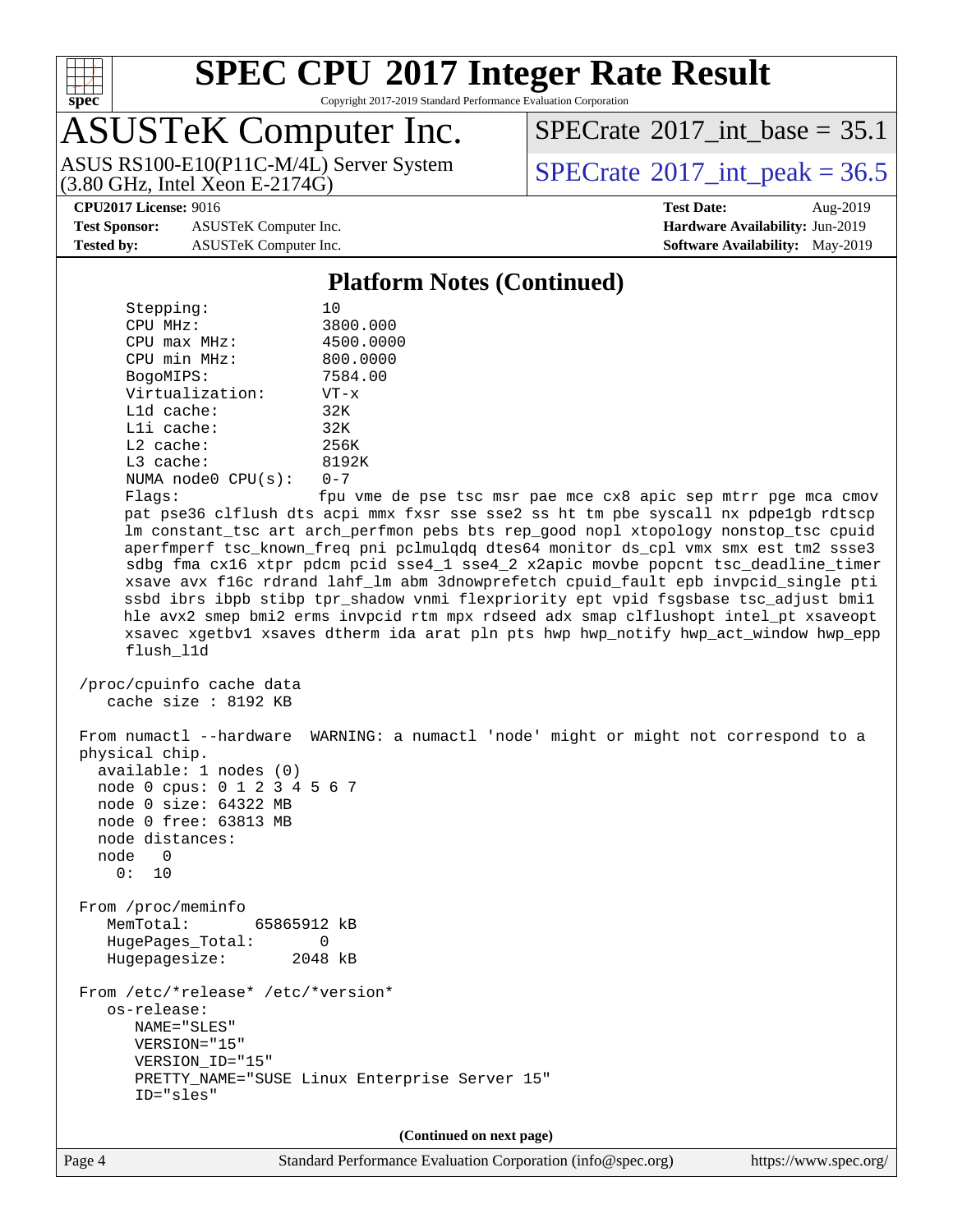

Copyright 2017-2019 Standard Performance Evaluation Corporation

### ASUSTeK Computer Inc.

 $(3.80 \text{ GHz}, \text{Intel Xeon E-2174G})$ ASUS RS100-E10(P11C-M/4L) Server System [SPECrate](http://www.spec.org/auto/cpu2017/Docs/result-fields.html#SPECrate2017intpeak)®2017 int\_peak = 36.5

[SPECrate](http://www.spec.org/auto/cpu2017/Docs/result-fields.html#SPECrate2017intbase)®2017 int\_base =  $35.1$ 

**[Test Sponsor:](http://www.spec.org/auto/cpu2017/Docs/result-fields.html#TestSponsor)** ASUSTeK Computer Inc. **[Hardware Availability:](http://www.spec.org/auto/cpu2017/Docs/result-fields.html#HardwareAvailability)** Jun-2019 **[Tested by:](http://www.spec.org/auto/cpu2017/Docs/result-fields.html#Testedby)** ASUSTeK Computer Inc. **[Software Availability:](http://www.spec.org/auto/cpu2017/Docs/result-fields.html#SoftwareAvailability)** May-2019

**[CPU2017 License:](http://www.spec.org/auto/cpu2017/Docs/result-fields.html#CPU2017License)** 9016 **[Test Date:](http://www.spec.org/auto/cpu2017/Docs/result-fields.html#TestDate)** Aug-2019

#### **[Platform Notes \(Continued\)](http://www.spec.org/auto/cpu2017/Docs/result-fields.html#PlatformNotes)**

 ID\_LIKE="suse" ANSI\_COLOR="0;32" CPE\_NAME="cpe:/o:suse:sles:15"

uname -a:

 Linux linux-ngvl 4.12.14-150.17-default #1 SMP Thu May 2 15:15:46 UTC 2019 (bf13fb8) x86\_64 x86\_64 x86\_64 GNU/Linux

Kernel self-reported vulnerability status:

 CVE-2017-5754 (Meltdown): Mitigation: PTI CVE-2017-5753 (Spectre variant 1): Mitigation: \_\_user pointer sanitization CVE-2017-5715 (Spectre variant 2): Mitigation: Full generic retpoline, IBPB: conditional, IBRS\_FW, STIBP: conditional, RSB filling

run-level 3 Aug 7 09:50

 SPEC is set to: /spec2017\_19u4 Filesystem Type Size Used Avail Use% Mounted on /dev/sda4 xfs 442G 23G 419G 6% /

 Additional information from dmidecode follows. WARNING: Use caution when you interpret this section. The 'dmidecode' program reads system data which is "intended to allow hardware to be accurately determined", but the intent may not be met, as there are frequent changes to hardware, firmware, and the "DMTF SMBIOS" standard. BIOS American Megatrends Inc. 0703 06/13/2019 Memory:

4x Samsung M391A2K43BB1-CTD 16 GB 2 rank 2667, configured at 2666

(End of data from sysinfo program)

#### **[Compiler Version Notes](http://www.spec.org/auto/cpu2017/Docs/result-fields.html#CompilerVersionNotes)**

Page 5 Standard Performance Evaluation Corporation [\(info@spec.org\)](mailto:info@spec.org) <https://www.spec.org/> ==============================================================================  $C$  | 502.gcc\_r(peak) ------------------------------------------------------------------------------ Intel(R) C Intel(R) 64 Compiler for applications running on IA-32, Version 19.0.4.227 Build 20190416 Copyright (C) 1985-2019 Intel Corporation. All rights reserved. ------------------------------------------------------------------------------ ============================================================================== C | 500.perlbench\_r(base, peak) 502.gcc\_r(base) 505.mcf\_r(base, peak) | 525.x264 $r(base, peak)$  557.xz $r(base, peak)$ ------------------------------------------------------------------------------ Intel(R) C Intel(R) 64 Compiler for applications running on Intel(R)  $64$ , **(Continued on next page)**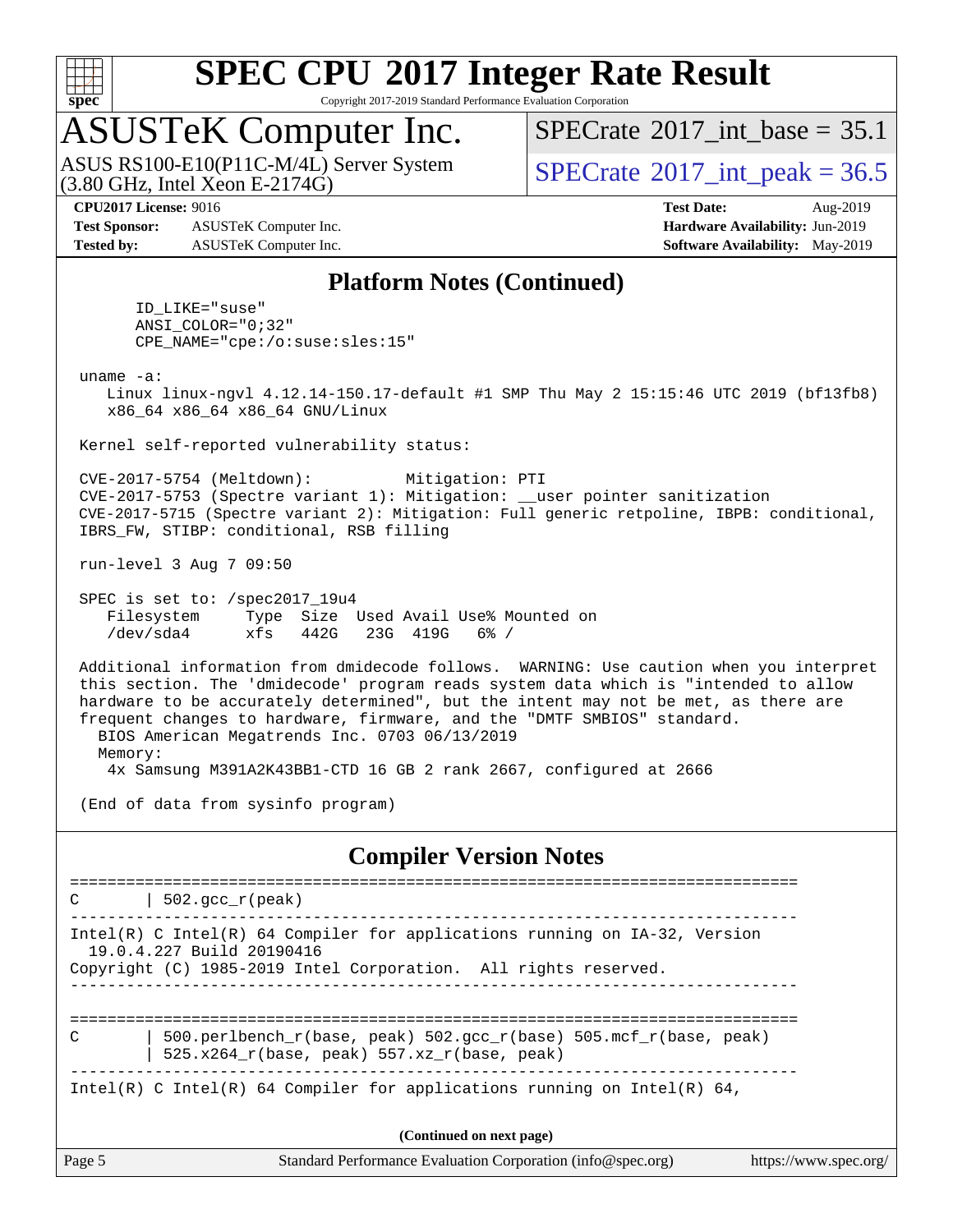

Copyright 2017-2019 Standard Performance Evaluation Corporation

## ASUSTeK Computer Inc.

ASUS RS100-E10(P11C-M/4L) Server System  $(3.80 \text{ GHz}, \text{ Intel Xeon E-2174G})$   $\big| \text{SPECrate} \textcircled{2017\_int\_peak} = 36.5$  $\big| \text{SPECrate} \textcircled{2017\_int\_peak} = 36.5$  $\big| \text{SPECrate} \textcircled{2017\_int\_peak} = 36.5$ 

 $SPECTate$ <sup>®</sup>[2017\\_int\\_base =](http://www.spec.org/auto/cpu2017/Docs/result-fields.html#SPECrate2017intbase) 35.1

**[Test Sponsor:](http://www.spec.org/auto/cpu2017/Docs/result-fields.html#TestSponsor)** ASUSTeK Computer Inc. **[Hardware Availability:](http://www.spec.org/auto/cpu2017/Docs/result-fields.html#HardwareAvailability)** Jun-2019 **[Tested by:](http://www.spec.org/auto/cpu2017/Docs/result-fields.html#Testedby)** ASUSTeK Computer Inc. **[Software Availability:](http://www.spec.org/auto/cpu2017/Docs/result-fields.html#SoftwareAvailability)** May-2019

**[CPU2017 License:](http://www.spec.org/auto/cpu2017/Docs/result-fields.html#CPU2017License)** 9016 **[Test Date:](http://www.spec.org/auto/cpu2017/Docs/result-fields.html#TestDate)** Aug-2019

### **[Compiler Version Notes \(Continued\)](http://www.spec.org/auto/cpu2017/Docs/result-fields.html#CompilerVersionNotes)**

|        | Version 19.0.4.227 Build 20190416<br>Copyright (C) 1985-2019 Intel Corporation. All rights reserved.             |                       |
|--------|------------------------------------------------------------------------------------------------------------------|-----------------------|
|        |                                                                                                                  |                       |
| C.     | $502.\text{gcc}_r(\text{peak})$                                                                                  |                       |
|        | Intel(R) C Intel(R) 64 Compiler for applications running on IA-32, Version                                       |                       |
|        | 19.0.4.227 Build 20190416<br>Copyright (C) 1985-2019 Intel Corporation. All rights reserved.                     |                       |
|        |                                                                                                                  |                       |
| C      | 500.perlbench_r(base, peak) 502.gcc_r(base) 505.mcf_r(base, peak)<br>525.x264_r(base, peak) 557.xz_r(base, peak) |                       |
|        | Intel(R) C Intel(R) 64 Compiler for applications running on Intel(R) 64,<br>Version 19.0.4.227 Build 20190416    |                       |
|        | Copyright (C) 1985-2019 Intel Corporation. All rights reserved.                                                  |                       |
|        |                                                                                                                  |                       |
| $C++$  | $523.xalanchm k_r (peak)$                                                                                        |                       |
|        | Intel(R) C++ Intel(R) 64 Compiler for applications running on IA-32, Version<br>19.0.4.227 Build 20190416        |                       |
|        | Copyright (C) 1985-2019 Intel Corporation. All rights reserved.                                                  |                       |
| $C++$  | 520.omnetpp_r(base, peak) 523.xalancbmk_r(base)                                                                  |                       |
|        | 531.deepsjeng_r(base, peak) 541.leela_r(base, peak)                                                              |                       |
|        | Intel(R) C++ Intel(R) 64 Compiler for applications running on Intel(R) 64,<br>Version 19.0.4.227 Build 20190416  |                       |
|        | Copyright (C) 1985-2019 Intel Corporation. All rights reserved.                                                  |                       |
|        |                                                                                                                  |                       |
| $C++$  | 523.xalancbmk $r(\text{peak})$                                                                                   |                       |
|        | Intel(R) C++ Intel(R) 64 Compiler for applications running on IA-32, Version<br>19.0.4.227 Build 20190416        |                       |
|        | Copyright (C) 1985-2019 Intel Corporation. All rights reserved.                                                  |                       |
|        |                                                                                                                  |                       |
| Page 6 | (Continued on next page)<br>Standard Performance Evaluation Corporation (info@spec.org)                          | https://www.spec.org/ |
|        |                                                                                                                  |                       |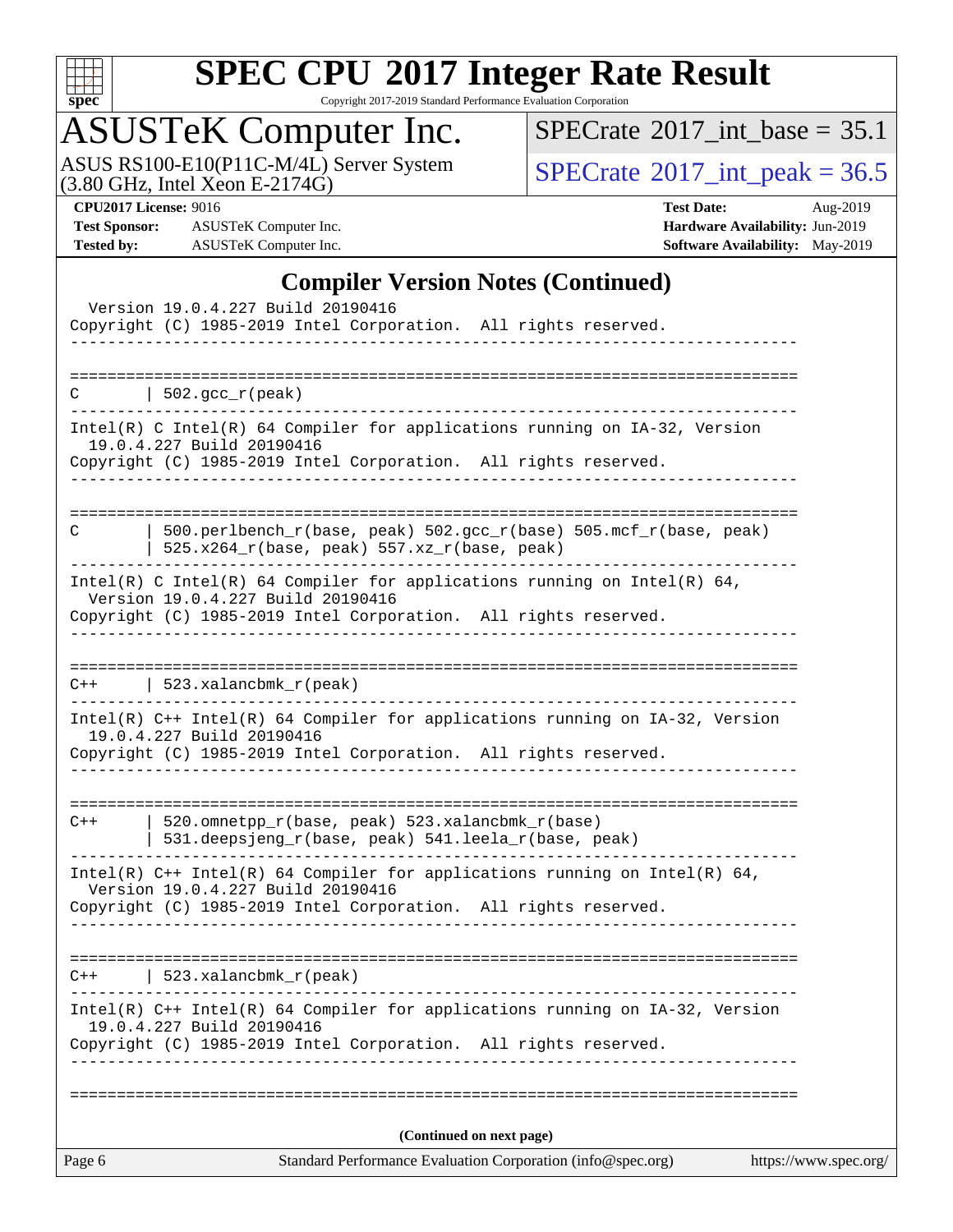

Copyright 2017-2019 Standard Performance Evaluation Corporation

### ASUSTeK Computer Inc.

ASUS RS100-E10(P11C-M/4L) Server System  $(3.80 \text{ GHz}, \text{ Intel Xeon E-2174G})$   $\big| \text{SPECrate} \textcircled{2017\_int\_peak} = 36.5$  $\big| \text{SPECrate} \textcircled{2017\_int\_peak} = 36.5$  $\big| \text{SPECrate} \textcircled{2017\_int\_peak} = 36.5$ 

[SPECrate](http://www.spec.org/auto/cpu2017/Docs/result-fields.html#SPECrate2017intbase)<sup>®</sup>2017 int\_base =  $35.1$ 

**[Test Sponsor:](http://www.spec.org/auto/cpu2017/Docs/result-fields.html#TestSponsor)** ASUSTeK Computer Inc. **[Hardware Availability:](http://www.spec.org/auto/cpu2017/Docs/result-fields.html#HardwareAvailability)** Jun-2019 **[Tested by:](http://www.spec.org/auto/cpu2017/Docs/result-fields.html#Testedby)** ASUSTeK Computer Inc. **[Software Availability:](http://www.spec.org/auto/cpu2017/Docs/result-fields.html#SoftwareAvailability)** May-2019

**[CPU2017 License:](http://www.spec.org/auto/cpu2017/Docs/result-fields.html#CPU2017License)** 9016 **[Test Date:](http://www.spec.org/auto/cpu2017/Docs/result-fields.html#TestDate)** Aug-2019

#### **[Compiler Version Notes \(Continued\)](http://www.spec.org/auto/cpu2017/Docs/result-fields.html#CompilerVersionNotes)**

| $C++$ | 520.omnetpp_r(base, peak) 523.xalancbmk_r(base)<br>531.deepsjeng_r(base, peak) 541.leela_r(base, peak)                                                                                 |
|-------|----------------------------------------------------------------------------------------------------------------------------------------------------------------------------------------|
|       | Intel(R) C++ Intel(R) 64 Compiler for applications running on Intel(R) 64,<br>Version 19.0.4.227 Build 20190416                                                                        |
|       | Copyright (C) 1985-2019 Intel Corporation. All rights reserved.                                                                                                                        |
|       | Fortran   548. $exchange2 r(base, peak)$                                                                                                                                               |
|       | Intel(R) Fortran Intel(R) 64 Compiler for applications running on Intel(R)<br>64, Version 19.0.4.227 Build 20190416<br>Copyright (C) 1985-2019 Intel Corporation. All rights reserved. |

------------------------------------------------------------------------------

### **[Base Compiler Invocation](http://www.spec.org/auto/cpu2017/Docs/result-fields.html#BaseCompilerInvocation)**

[C benchmarks](http://www.spec.org/auto/cpu2017/Docs/result-fields.html#Cbenchmarks): [icc -m64 -std=c11](http://www.spec.org/cpu2017/results/res2019q3/cpu2017-20190826-17259.flags.html#user_CCbase_intel_icc_64bit_c11_33ee0cdaae7deeeab2a9725423ba97205ce30f63b9926c2519791662299b76a0318f32ddfffdc46587804de3178b4f9328c46fa7c2b0cd779d7a61945c91cd35)

[C++ benchmarks:](http://www.spec.org/auto/cpu2017/Docs/result-fields.html#CXXbenchmarks) [icpc -m64](http://www.spec.org/cpu2017/results/res2019q3/cpu2017-20190826-17259.flags.html#user_CXXbase_intel_icpc_64bit_4ecb2543ae3f1412ef961e0650ca070fec7b7afdcd6ed48761b84423119d1bf6bdf5cad15b44d48e7256388bc77273b966e5eb805aefd121eb22e9299b2ec9d9)

[Fortran benchmarks](http://www.spec.org/auto/cpu2017/Docs/result-fields.html#Fortranbenchmarks): [ifort -m64](http://www.spec.org/cpu2017/results/res2019q3/cpu2017-20190826-17259.flags.html#user_FCbase_intel_ifort_64bit_24f2bb282fbaeffd6157abe4f878425411749daecae9a33200eee2bee2fe76f3b89351d69a8130dd5949958ce389cf37ff59a95e7a40d588e8d3a57e0c3fd751)

### **[Base Portability Flags](http://www.spec.org/auto/cpu2017/Docs/result-fields.html#BasePortabilityFlags)**

 500.perlbench\_r: [-DSPEC\\_LP64](http://www.spec.org/cpu2017/results/res2019q3/cpu2017-20190826-17259.flags.html#b500.perlbench_r_basePORTABILITY_DSPEC_LP64) [-DSPEC\\_LINUX\\_X64](http://www.spec.org/cpu2017/results/res2019q3/cpu2017-20190826-17259.flags.html#b500.perlbench_r_baseCPORTABILITY_DSPEC_LINUX_X64) 502.gcc\_r: [-DSPEC\\_LP64](http://www.spec.org/cpu2017/results/res2019q3/cpu2017-20190826-17259.flags.html#suite_basePORTABILITY502_gcc_r_DSPEC_LP64) 505.mcf\_r: [-DSPEC\\_LP64](http://www.spec.org/cpu2017/results/res2019q3/cpu2017-20190826-17259.flags.html#suite_basePORTABILITY505_mcf_r_DSPEC_LP64) 520.omnetpp\_r: [-DSPEC\\_LP64](http://www.spec.org/cpu2017/results/res2019q3/cpu2017-20190826-17259.flags.html#suite_basePORTABILITY520_omnetpp_r_DSPEC_LP64) 523.xalancbmk\_r: [-DSPEC\\_LP64](http://www.spec.org/cpu2017/results/res2019q3/cpu2017-20190826-17259.flags.html#suite_basePORTABILITY523_xalancbmk_r_DSPEC_LP64) [-DSPEC\\_LINUX](http://www.spec.org/cpu2017/results/res2019q3/cpu2017-20190826-17259.flags.html#b523.xalancbmk_r_baseCXXPORTABILITY_DSPEC_LINUX) 525.x264\_r: [-DSPEC\\_LP64](http://www.spec.org/cpu2017/results/res2019q3/cpu2017-20190826-17259.flags.html#suite_basePORTABILITY525_x264_r_DSPEC_LP64) 531.deepsjeng\_r: [-DSPEC\\_LP64](http://www.spec.org/cpu2017/results/res2019q3/cpu2017-20190826-17259.flags.html#suite_basePORTABILITY531_deepsjeng_r_DSPEC_LP64) 541.leela\_r: [-DSPEC\\_LP64](http://www.spec.org/cpu2017/results/res2019q3/cpu2017-20190826-17259.flags.html#suite_basePORTABILITY541_leela_r_DSPEC_LP64) 548.exchange2\_r: [-DSPEC\\_LP64](http://www.spec.org/cpu2017/results/res2019q3/cpu2017-20190826-17259.flags.html#suite_basePORTABILITY548_exchange2_r_DSPEC_LP64) 557.xz\_r: [-DSPEC\\_LP64](http://www.spec.org/cpu2017/results/res2019q3/cpu2017-20190826-17259.flags.html#suite_basePORTABILITY557_xz_r_DSPEC_LP64)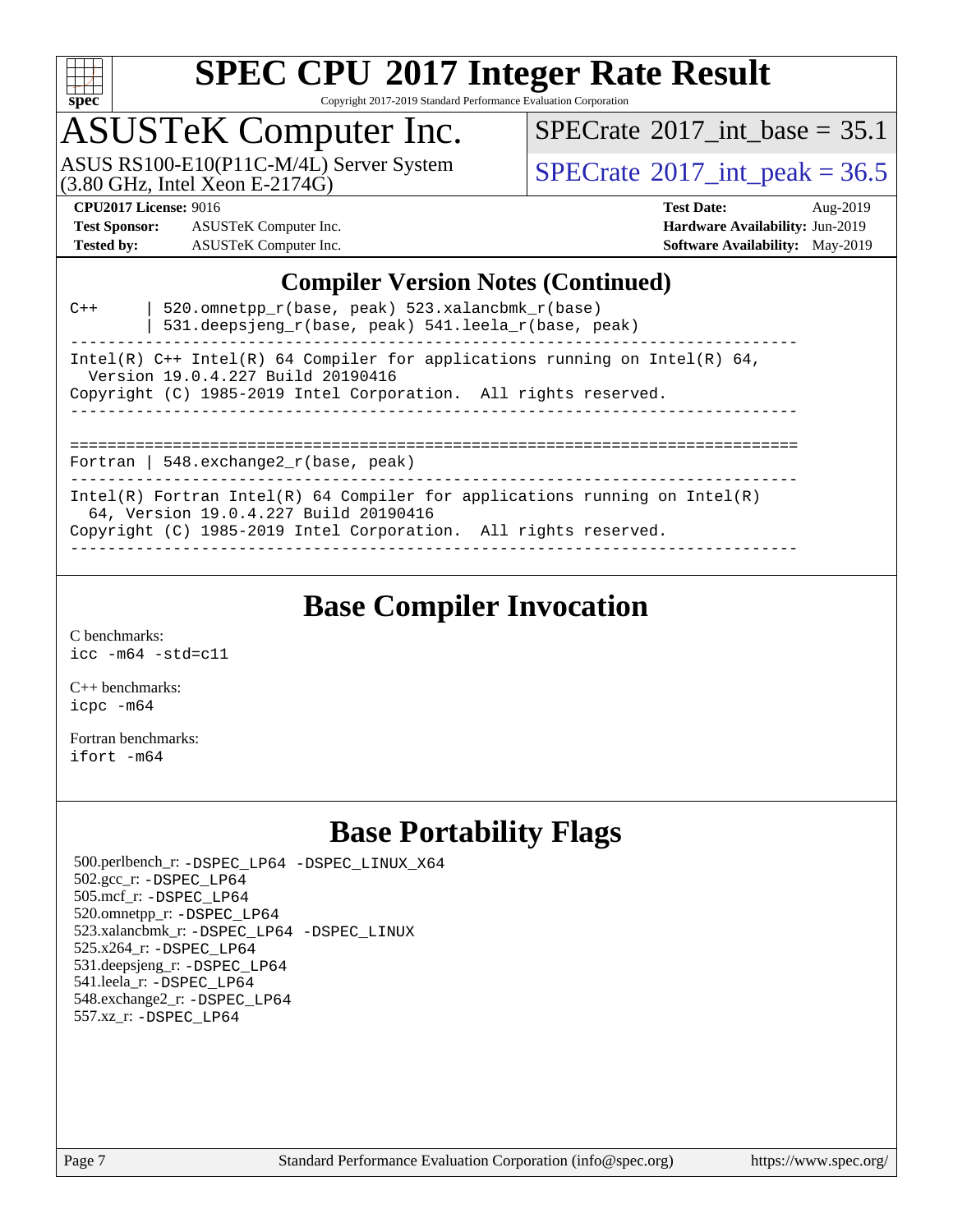

Copyright 2017-2019 Standard Performance Evaluation Corporation

### ASUSTeK Computer Inc.

 $(3.80 \text{ GHz}, \text{Intel Xeon E-2174G})$ ASUS RS100-E10(P11C-M/4L) Server System [SPECrate](http://www.spec.org/auto/cpu2017/Docs/result-fields.html#SPECrate2017intpeak)®2017 int\_peak = 36.5

[SPECrate](http://www.spec.org/auto/cpu2017/Docs/result-fields.html#SPECrate2017intbase)®2017 int\_base =  $35.1$ 

**[Test Sponsor:](http://www.spec.org/auto/cpu2017/Docs/result-fields.html#TestSponsor)** ASUSTeK Computer Inc. **[Hardware Availability:](http://www.spec.org/auto/cpu2017/Docs/result-fields.html#HardwareAvailability)** Jun-2019 **[Tested by:](http://www.spec.org/auto/cpu2017/Docs/result-fields.html#Testedby)** ASUSTeK Computer Inc. **[Software Availability:](http://www.spec.org/auto/cpu2017/Docs/result-fields.html#SoftwareAvailability)** May-2019

**[CPU2017 License:](http://www.spec.org/auto/cpu2017/Docs/result-fields.html#CPU2017License)** 9016 **[Test Date:](http://www.spec.org/auto/cpu2017/Docs/result-fields.html#TestDate)** Aug-2019

### **[Base Optimization Flags](http://www.spec.org/auto/cpu2017/Docs/result-fields.html#BaseOptimizationFlags)**

#### [C benchmarks](http://www.spec.org/auto/cpu2017/Docs/result-fields.html#Cbenchmarks):

[-Wl,-z,muldefs](http://www.spec.org/cpu2017/results/res2019q3/cpu2017-20190826-17259.flags.html#user_CCbase_link_force_multiple1_b4cbdb97b34bdee9ceefcfe54f4c8ea74255f0b02a4b23e853cdb0e18eb4525ac79b5a88067c842dd0ee6996c24547a27a4b99331201badda8798ef8a743f577) [-xCORE-AVX2](http://www.spec.org/cpu2017/results/res2019q3/cpu2017-20190826-17259.flags.html#user_CCbase_f-xCORE-AVX2) [-ipo](http://www.spec.org/cpu2017/results/res2019q3/cpu2017-20190826-17259.flags.html#user_CCbase_f-ipo) [-O3](http://www.spec.org/cpu2017/results/res2019q3/cpu2017-20190826-17259.flags.html#user_CCbase_f-O3) [-no-prec-div](http://www.spec.org/cpu2017/results/res2019q3/cpu2017-20190826-17259.flags.html#user_CCbase_f-no-prec-div) [-qopt-mem-layout-trans=4](http://www.spec.org/cpu2017/results/res2019q3/cpu2017-20190826-17259.flags.html#user_CCbase_f-qopt-mem-layout-trans_fa39e755916c150a61361b7846f310bcdf6f04e385ef281cadf3647acec3f0ae266d1a1d22d972a7087a248fd4e6ca390a3634700869573d231a252c784941a8) [-L/usr/local/IntelCompiler19/compilers\\_and\\_libraries\\_2019.4.227/linux/compiler/lib/intel64](http://www.spec.org/cpu2017/results/res2019q3/cpu2017-20190826-17259.flags.html#user_CCbase_qkmalloc_link_0ffe0cb02c68ef1b443a077c7888c10c67ca0d1dd7138472156f06a085bbad385f78d49618ad55dca9db3b1608e84afc2f69b4003b1d1ca498a9fc1462ccefda) [-lqkmalloc](http://www.spec.org/cpu2017/results/res2019q3/cpu2017-20190826-17259.flags.html#user_CCbase_qkmalloc_link_lib_79a818439969f771c6bc311cfd333c00fc099dad35c030f5aab9dda831713d2015205805422f83de8875488a2991c0a156aaa600e1f9138f8fc37004abc96dc5)

#### [C++ benchmarks:](http://www.spec.org/auto/cpu2017/Docs/result-fields.html#CXXbenchmarks)

[-Wl,-z,muldefs](http://www.spec.org/cpu2017/results/res2019q3/cpu2017-20190826-17259.flags.html#user_CXXbase_link_force_multiple1_b4cbdb97b34bdee9ceefcfe54f4c8ea74255f0b02a4b23e853cdb0e18eb4525ac79b5a88067c842dd0ee6996c24547a27a4b99331201badda8798ef8a743f577) [-xCORE-AVX2](http://www.spec.org/cpu2017/results/res2019q3/cpu2017-20190826-17259.flags.html#user_CXXbase_f-xCORE-AVX2) [-ipo](http://www.spec.org/cpu2017/results/res2019q3/cpu2017-20190826-17259.flags.html#user_CXXbase_f-ipo) [-O3](http://www.spec.org/cpu2017/results/res2019q3/cpu2017-20190826-17259.flags.html#user_CXXbase_f-O3) [-no-prec-div](http://www.spec.org/cpu2017/results/res2019q3/cpu2017-20190826-17259.flags.html#user_CXXbase_f-no-prec-div)

[-qopt-mem-layout-trans=4](http://www.spec.org/cpu2017/results/res2019q3/cpu2017-20190826-17259.flags.html#user_CXXbase_f-qopt-mem-layout-trans_fa39e755916c150a61361b7846f310bcdf6f04e385ef281cadf3647acec3f0ae266d1a1d22d972a7087a248fd4e6ca390a3634700869573d231a252c784941a8)

[-L/usr/local/IntelCompiler19/compilers\\_and\\_libraries\\_2019.4.227/linux/compiler/lib/intel64](http://www.spec.org/cpu2017/results/res2019q3/cpu2017-20190826-17259.flags.html#user_CXXbase_qkmalloc_link_0ffe0cb02c68ef1b443a077c7888c10c67ca0d1dd7138472156f06a085bbad385f78d49618ad55dca9db3b1608e84afc2f69b4003b1d1ca498a9fc1462ccefda) [-lqkmalloc](http://www.spec.org/cpu2017/results/res2019q3/cpu2017-20190826-17259.flags.html#user_CXXbase_qkmalloc_link_lib_79a818439969f771c6bc311cfd333c00fc099dad35c030f5aab9dda831713d2015205805422f83de8875488a2991c0a156aaa600e1f9138f8fc37004abc96dc5)

#### [Fortran benchmarks](http://www.spec.org/auto/cpu2017/Docs/result-fields.html#Fortranbenchmarks):

[-Wl,-z,muldefs](http://www.spec.org/cpu2017/results/res2019q3/cpu2017-20190826-17259.flags.html#user_FCbase_link_force_multiple1_b4cbdb97b34bdee9ceefcfe54f4c8ea74255f0b02a4b23e853cdb0e18eb4525ac79b5a88067c842dd0ee6996c24547a27a4b99331201badda8798ef8a743f577) [-xCORE-AVX2](http://www.spec.org/cpu2017/results/res2019q3/cpu2017-20190826-17259.flags.html#user_FCbase_f-xCORE-AVX2) [-ipo](http://www.spec.org/cpu2017/results/res2019q3/cpu2017-20190826-17259.flags.html#user_FCbase_f-ipo) [-O3](http://www.spec.org/cpu2017/results/res2019q3/cpu2017-20190826-17259.flags.html#user_FCbase_f-O3) [-no-prec-div](http://www.spec.org/cpu2017/results/res2019q3/cpu2017-20190826-17259.flags.html#user_FCbase_f-no-prec-div) [-qopt-mem-layout-trans=4](http://www.spec.org/cpu2017/results/res2019q3/cpu2017-20190826-17259.flags.html#user_FCbase_f-qopt-mem-layout-trans_fa39e755916c150a61361b7846f310bcdf6f04e385ef281cadf3647acec3f0ae266d1a1d22d972a7087a248fd4e6ca390a3634700869573d231a252c784941a8) [-nostandard-realloc-lhs](http://www.spec.org/cpu2017/results/res2019q3/cpu2017-20190826-17259.flags.html#user_FCbase_f_2003_std_realloc_82b4557e90729c0f113870c07e44d33d6f5a304b4f63d4c15d2d0f1fab99f5daaed73bdb9275d9ae411527f28b936061aa8b9c8f2d63842963b95c9dd6426b8a) [-align array32byte](http://www.spec.org/cpu2017/results/res2019q3/cpu2017-20190826-17259.flags.html#user_FCbase_align_array32byte_b982fe038af199962ba9a80c053b8342c548c85b40b8e86eb3cc33dee0d7986a4af373ac2d51c3f7cf710a18d62fdce2948f201cd044323541f22fc0fffc51b6) [-L/usr/local/IntelCompiler19/compilers\\_and\\_libraries\\_2019.4.227/linux/compiler/lib/intel64](http://www.spec.org/cpu2017/results/res2019q3/cpu2017-20190826-17259.flags.html#user_FCbase_qkmalloc_link_0ffe0cb02c68ef1b443a077c7888c10c67ca0d1dd7138472156f06a085bbad385f78d49618ad55dca9db3b1608e84afc2f69b4003b1d1ca498a9fc1462ccefda) [-lqkmalloc](http://www.spec.org/cpu2017/results/res2019q3/cpu2017-20190826-17259.flags.html#user_FCbase_qkmalloc_link_lib_79a818439969f771c6bc311cfd333c00fc099dad35c030f5aab9dda831713d2015205805422f83de8875488a2991c0a156aaa600e1f9138f8fc37004abc96dc5)

### **[Peak Compiler Invocation](http://www.spec.org/auto/cpu2017/Docs/result-fields.html#PeakCompilerInvocation)**

[C benchmarks \(except as noted below\)](http://www.spec.org/auto/cpu2017/Docs/result-fields.html#Cbenchmarksexceptasnotedbelow): [icc -m64 -std=c11](http://www.spec.org/cpu2017/results/res2019q3/cpu2017-20190826-17259.flags.html#user_CCpeak_intel_icc_64bit_c11_33ee0cdaae7deeeab2a9725423ba97205ce30f63b9926c2519791662299b76a0318f32ddfffdc46587804de3178b4f9328c46fa7c2b0cd779d7a61945c91cd35)

502.gcc\_r: [icc -m32 -std=c11 -L/usr/local/IntelCompiler19/compilers\\_and\\_libraries\\_2019.4.227/linux/compiler/lib/ia32\\_lin](http://www.spec.org/cpu2017/results/res2019q3/cpu2017-20190826-17259.flags.html#user_peakCCLD502_gcc_r_intel_icc_38a193a897536fa645efb1dc6ac2bea2bddbbe56f130e144a606d1b2649003f27c79f8814020c1f9355cbbf0d7ab0d194a7a979ee1e2a95641bbb8cf571aac7b)

[C++ benchmarks \(except as noted below\)](http://www.spec.org/auto/cpu2017/Docs/result-fields.html#CXXbenchmarksexceptasnotedbelow): [icpc -m64](http://www.spec.org/cpu2017/results/res2019q3/cpu2017-20190826-17259.flags.html#user_CXXpeak_intel_icpc_64bit_4ecb2543ae3f1412ef961e0650ca070fec7b7afdcd6ed48761b84423119d1bf6bdf5cad15b44d48e7256388bc77273b966e5eb805aefd121eb22e9299b2ec9d9)

523.xalancbmk\_r: [icpc -m32 -L/usr/local/IntelCompiler19/compilers\\_and\\_libraries\\_2019.4.227/linux/compiler/lib/ia32\\_lin](http://www.spec.org/cpu2017/results/res2019q3/cpu2017-20190826-17259.flags.html#user_peakCXXLD523_xalancbmk_r_intel_icpc_840f965b38320ad10acba6032d6ca4c816e722c432c250f3408feae347068ba449f694544a48cf12cd3bde3495e328e6747ab0f629c2925d3062e2ee144af951)

#### [Fortran benchmarks](http://www.spec.org/auto/cpu2017/Docs/result-fields.html#Fortranbenchmarks):

[ifort -m64](http://www.spec.org/cpu2017/results/res2019q3/cpu2017-20190826-17259.flags.html#user_FCpeak_intel_ifort_64bit_24f2bb282fbaeffd6157abe4f878425411749daecae9a33200eee2bee2fe76f3b89351d69a8130dd5949958ce389cf37ff59a95e7a40d588e8d3a57e0c3fd751)

### **[Peak Portability Flags](http://www.spec.org/auto/cpu2017/Docs/result-fields.html#PeakPortabilityFlags)**

 500.perlbench\_r: [-DSPEC\\_LP64](http://www.spec.org/cpu2017/results/res2019q3/cpu2017-20190826-17259.flags.html#b500.perlbench_r_peakPORTABILITY_DSPEC_LP64) [-DSPEC\\_LINUX\\_X64](http://www.spec.org/cpu2017/results/res2019q3/cpu2017-20190826-17259.flags.html#b500.perlbench_r_peakCPORTABILITY_DSPEC_LINUX_X64) 502.gcc\_r: [-D\\_FILE\\_OFFSET\\_BITS=64](http://www.spec.org/cpu2017/results/res2019q3/cpu2017-20190826-17259.flags.html#user_peakPORTABILITY502_gcc_r_file_offset_bits_64_5ae949a99b284ddf4e95728d47cb0843d81b2eb0e18bdfe74bbf0f61d0b064f4bda2f10ea5eb90e1dcab0e84dbc592acfc5018bc955c18609f94ddb8d550002c) 505.mcf\_r: [-DSPEC\\_LP64](http://www.spec.org/cpu2017/results/res2019q3/cpu2017-20190826-17259.flags.html#suite_peakPORTABILITY505_mcf_r_DSPEC_LP64) 520.omnetpp\_r: [-DSPEC\\_LP64](http://www.spec.org/cpu2017/results/res2019q3/cpu2017-20190826-17259.flags.html#suite_peakPORTABILITY520_omnetpp_r_DSPEC_LP64) 523.xalancbmk\_r: [-D\\_FILE\\_OFFSET\\_BITS=64](http://www.spec.org/cpu2017/results/res2019q3/cpu2017-20190826-17259.flags.html#user_peakPORTABILITY523_xalancbmk_r_file_offset_bits_64_5ae949a99b284ddf4e95728d47cb0843d81b2eb0e18bdfe74bbf0f61d0b064f4bda2f10ea5eb90e1dcab0e84dbc592acfc5018bc955c18609f94ddb8d550002c) [-DSPEC\\_LINUX](http://www.spec.org/cpu2017/results/res2019q3/cpu2017-20190826-17259.flags.html#b523.xalancbmk_r_peakCXXPORTABILITY_DSPEC_LINUX) 525.x264\_r: [-DSPEC\\_LP64](http://www.spec.org/cpu2017/results/res2019q3/cpu2017-20190826-17259.flags.html#suite_peakPORTABILITY525_x264_r_DSPEC_LP64)

**(Continued on next page)**

Page 8 Standard Performance Evaluation Corporation [\(info@spec.org\)](mailto:info@spec.org) <https://www.spec.org/>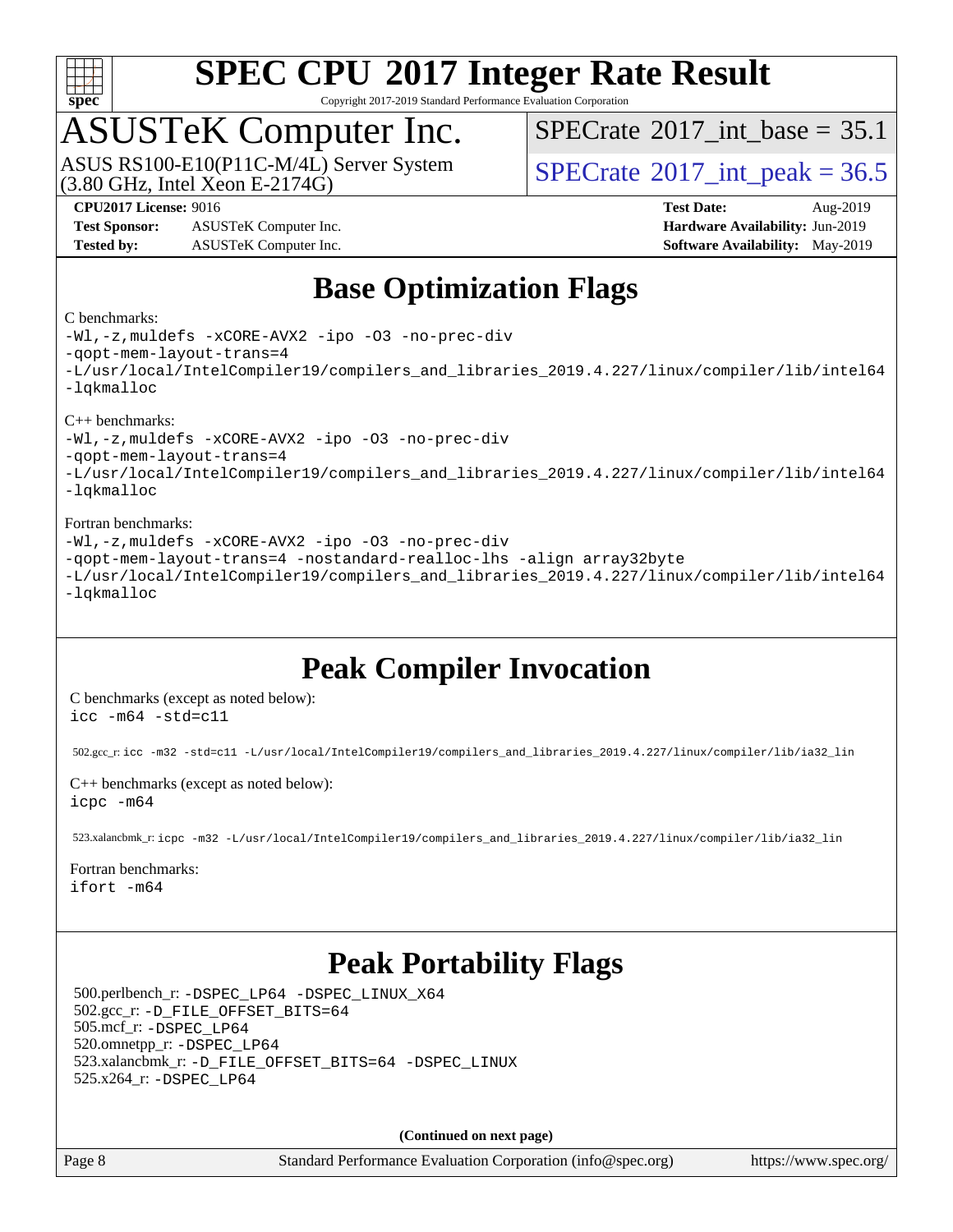

Copyright 2017-2019 Standard Performance Evaluation Corporation

## ASUSTeK Computer Inc.

ASUS RS100-E10(P11C-M/4L) Server System<br>(3.80 GHz, Intel Xeon E-2174G)

[SPECrate](http://www.spec.org/auto/cpu2017/Docs/result-fields.html#SPECrate2017intbase)®2017 int\_base =  $35.1$ 

 $SPECTate^{\circ}2017$  int peak = 36.5

**[Test Sponsor:](http://www.spec.org/auto/cpu2017/Docs/result-fields.html#TestSponsor)** ASUSTeK Computer Inc. **[Hardware Availability:](http://www.spec.org/auto/cpu2017/Docs/result-fields.html#HardwareAvailability)** Jun-2019 **[Tested by:](http://www.spec.org/auto/cpu2017/Docs/result-fields.html#Testedby)** ASUSTeK Computer Inc. **[Software Availability:](http://www.spec.org/auto/cpu2017/Docs/result-fields.html#SoftwareAvailability)** May-2019

**[CPU2017 License:](http://www.spec.org/auto/cpu2017/Docs/result-fields.html#CPU2017License)** 9016 **[Test Date:](http://www.spec.org/auto/cpu2017/Docs/result-fields.html#TestDate)** Aug-2019

### **[Peak Portability Flags \(Continued\)](http://www.spec.org/auto/cpu2017/Docs/result-fields.html#PeakPortabilityFlags)**

 531.deepsjeng\_r: [-DSPEC\\_LP64](http://www.spec.org/cpu2017/results/res2019q3/cpu2017-20190826-17259.flags.html#suite_peakPORTABILITY531_deepsjeng_r_DSPEC_LP64) 541.leela\_r: [-DSPEC\\_LP64](http://www.spec.org/cpu2017/results/res2019q3/cpu2017-20190826-17259.flags.html#suite_peakPORTABILITY541_leela_r_DSPEC_LP64) 548.exchange2\_r: [-DSPEC\\_LP64](http://www.spec.org/cpu2017/results/res2019q3/cpu2017-20190826-17259.flags.html#suite_peakPORTABILITY548_exchange2_r_DSPEC_LP64) 557.xz\_r: [-DSPEC\\_LP64](http://www.spec.org/cpu2017/results/res2019q3/cpu2017-20190826-17259.flags.html#suite_peakPORTABILITY557_xz_r_DSPEC_LP64)

### **[Peak Optimization Flags](http://www.spec.org/auto/cpu2017/Docs/result-fields.html#PeakOptimizationFlags)**

[C benchmarks](http://www.spec.org/auto/cpu2017/Docs/result-fields.html#Cbenchmarks):

```
(info@spec.org)https://www.spec.org/
  500.perlbench_r: -Wl,-z,muldefs -prof-gen(pass 1) -prof-use(pass 2) -ipo
-xCORE-AVX2 -O3 -no-prec-div -qopt-mem-layout-trans=4
-fno-strict-overflow
-L/usr/local/IntelCompiler19/compilers_and_libraries_2019.4.227/linux/compiler/lib/intel64
-lqkmalloc
  502.gcc_r: -Wl,-z,muldefs -prof-gen(pass 1) -prof-use(pass 2) -ipo
-xCORE-AVX2 -O3 -no-prec-div -qopt-mem-layout-trans=4
-L/usr/local/je5.0.1-32/lib -ljemalloc
  505.mcf_r: -Wl,-z,muldefs -xCORE-AVX2 -ipo -O3 -no-prec-div
-qopt-mem-layout-trans=4
-L/usr/local/IntelCompiler19/compilers_and_libraries_2019.4.227/linux/compiler/lib/intel64
-lqkmalloc
  525.x264_r: -Wl,-z,muldefs -xCORE-AVX2 -ipo -O3 -no-prec-div
-qopt-mem-layout-trans=4 -fno-alias
-L/usr/local/IntelCompiler19/compilers_and_libraries_2019.4.227/linux/compiler/lib/intel64
-lqkmalloc
  557.xz_r: Same as 505.mcf_r
C++ benchmarks: 
  520.omnetpp_r: -Wl,-z,muldefs -xCORE-AVX2 -ipo -O3 -no-prec-div
-qopt-mem-layout-trans=4
-L/usr/local/IntelCompiler19/compilers_and_libraries_2019.4.227/linux/compiler/lib/intel64
-lqkmalloc
  523.xalancbmk_r: -Wl,-z,muldefs -prof-gen(pass 1) -prof-use(pass 2) -ipo
-xCORE-AVX2 -O3 -no-prec-div -qopt-mem-layout-trans=4
-L/usr/local/je5.0.1-32/lib -ljemalloc
  531.deepsjeng_r: Same as 520.omnetpp_r
                                     (Continued on next page)
```